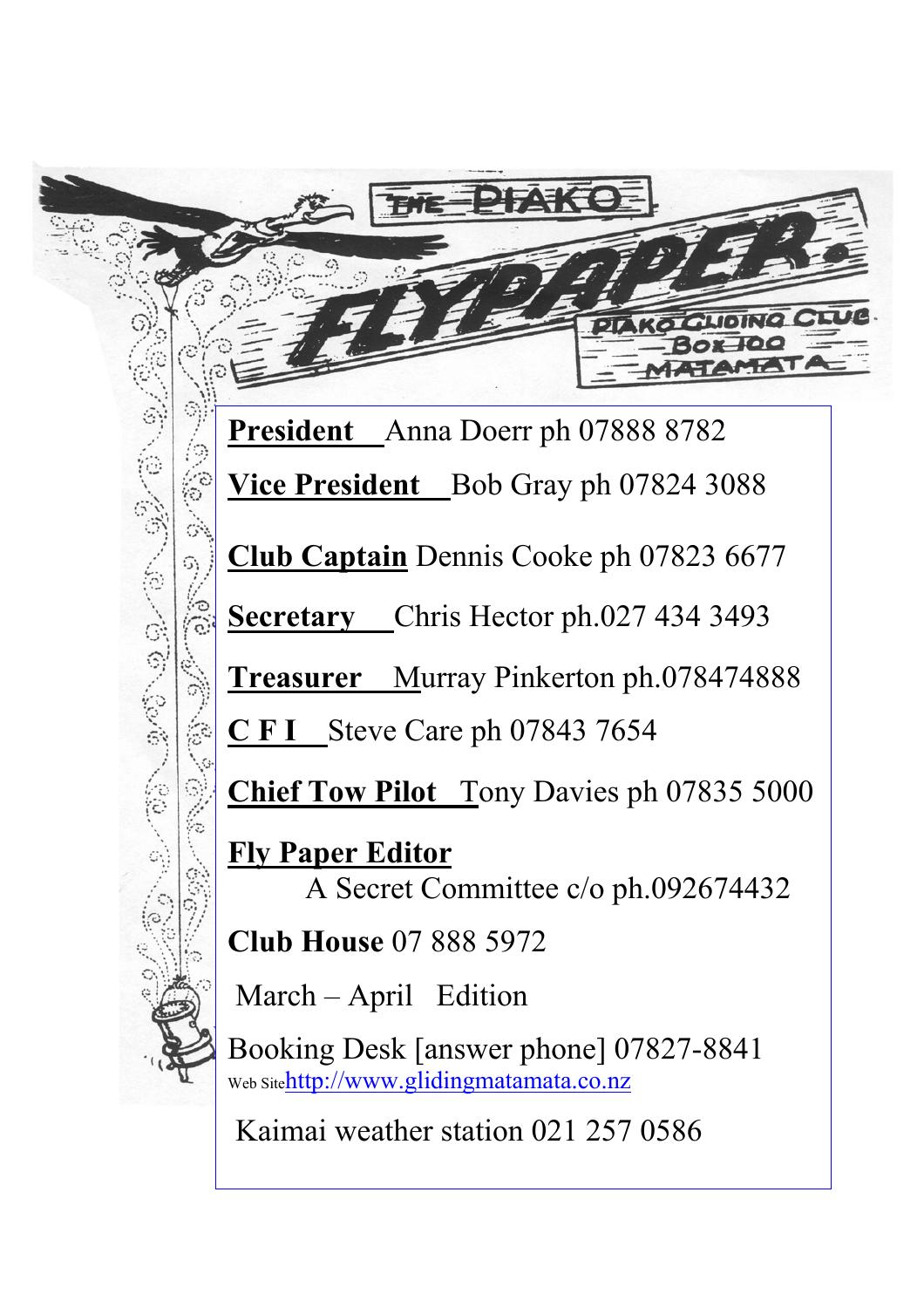# **From The Presidents Cockpit**.

## **Winter is here…**

And everybody knows about it. While some of us where thinking of long-johns this weekend, others flew in shorts and most were nearly frozen solid – I'm glad that everybody is different. But people sure had fun during these quite strong ridge days on the ANZAC weekend - the visitors from Whangarei appeared to be enjoying themselves as well.

We had a couple of really good days for the wider public: the National Gliding Day (that certainly received more attention nation-wide that last year) and our ANZAC BBQ for the farmers. Again, people had fun, we have gained at least one new member (signed up there and then on the Gliding Day), and a few others have also shown sign of being potentially infected.

Phil has cooked a really tasty curry for Easter, but only extremely few people were there – sorry, Phil, we should have promoted it more – will you do it again if we promise to get more people there next year, hail or shine?

We'll have a display on the Hamilton Autumn show – have a look on the web page, Trevor still needs more volunteers. Some great posters are in the making for it.

Change in subject: As you probably know, NZ had a few gliding accidents within the past year or so, so the committee has brushed up on their knowledge re our insurance covers in order to minimise the risk to the club. In most cases we just needed (and have received) confirmation of some details, and in some cases the committee and the instructor panel is looking at how we do things in order to further minimise our risk. I guess continuing improvement of our practices is a good thing.

Next subject: A couple of ATC weekends are coming up, so keep a look out for those if you want to avoid arriving at the airfield expecting peace and quiet and be surprised by being surrounded by lots of very keen and eager young pilots. If, on the other hand you'd like to be involved in transferring the excitement of gliding to these youngsters, don't be shy to come and help.

Next: Duty pilots – weeeellll, I think we'll have to do some thinking around that subject, and how we run the entire operation of the day-to-day stuff of a 'day at the airfield'. Some things are just not right often enough: The paperwork does not get done, 'regulars' regularly pick up some of what needs doing and might get sick of that, extra jobs get dumped on the instructors and they might get sick of that, new people sometimes do not know what to do, some people just turn up and want to fly now and take off and too few people are there to lead by example, …. Yep, we'll need to work on all that.

Last but not least: The flypaper will have a new team of editors shortly. Thanks heaps to the current 'Secret Committee'; the new team has quite some act to follow. The new team of editors have decided not to be 'secret', so I guess we can thanks Jacopo and Dennis for volunteering. We know you'll do a great job.

So, a bit of this and a bit of that - See you at the airfield

**Anna** PS: did you have a look at the new, updated, current, shiny, … web page?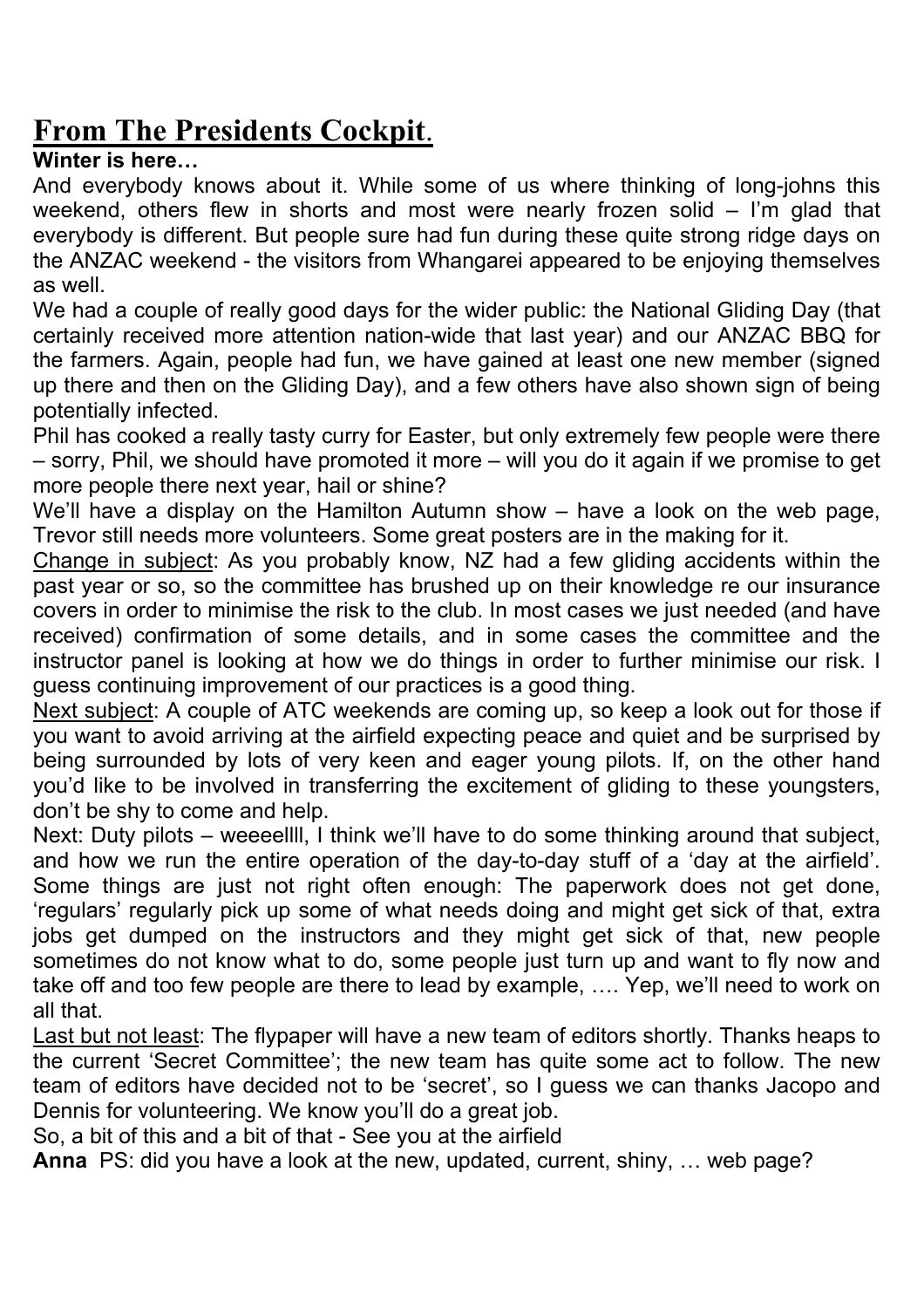# **C F I Bits N Pieces**

## **NEAR MISS**

You will see a detailed article on a recent near miss in one of our club gliders with the parachute jump plane. It is a situation that I think any one of us could face at any time. I understand that there were practically no other aircraft in the MBZ at the time, which would make one think the odds of running into someone almost impossible. It just goes to show that we should never get complacent and that we always need to make sure that we constantly scan the airspace around us. Thankfully, in this instance we had 2 pilots who had very good reactions.

## **MBZ**

In addition to the above, we also had another close call that might have been avoided had there been a bit more vigilance in both listening and making radio calls. I have been informed that we are generally not making enough calls, which represents a threat to other aircraft. Accurate radio calls very much depends on education, self-discipline and our own club culture.

**MBZ means Mandatory** Broadcast Zone. The emphasis here is on the word **Mandatory.** You are required to transmit position and intention reports on 120.00 at entry and 'at least' every 15 minutes while operating within the MBZ. We are no longer required to report exiting.

So, if you are thermaling, you need to report that you are thermaling and where you are. If you stay in the same position you need to make another call in "less" than the next 15 minutes.

If you change your position or intend to change your position, you should again make a radio call, even if you only made one 2 minutes earlier.

If you hear a powered aircraft tracking towards your position, it would do no harm to report your position again or maybe even ask the pilot if he has you visual.

When entering the zone, it is a good idea that you report well before you get to the boundary. This is the case with all 'controlled' airspace, so it makes sense with an MBZ as well.

All of these actions will help reduce the risk of a mid air and helps everyone's situational awareness.

## **LISTENING ON THE RADIO**

You must maintain a listening watch on 120.00 if you are flying in the zone. Not responding to a radio call is a serious matter.

If you hear a radio call that is not clear, ask the station to repeat the message. If it is their radio problem, then they should not be in the zone and you need to report it to the duty instructor.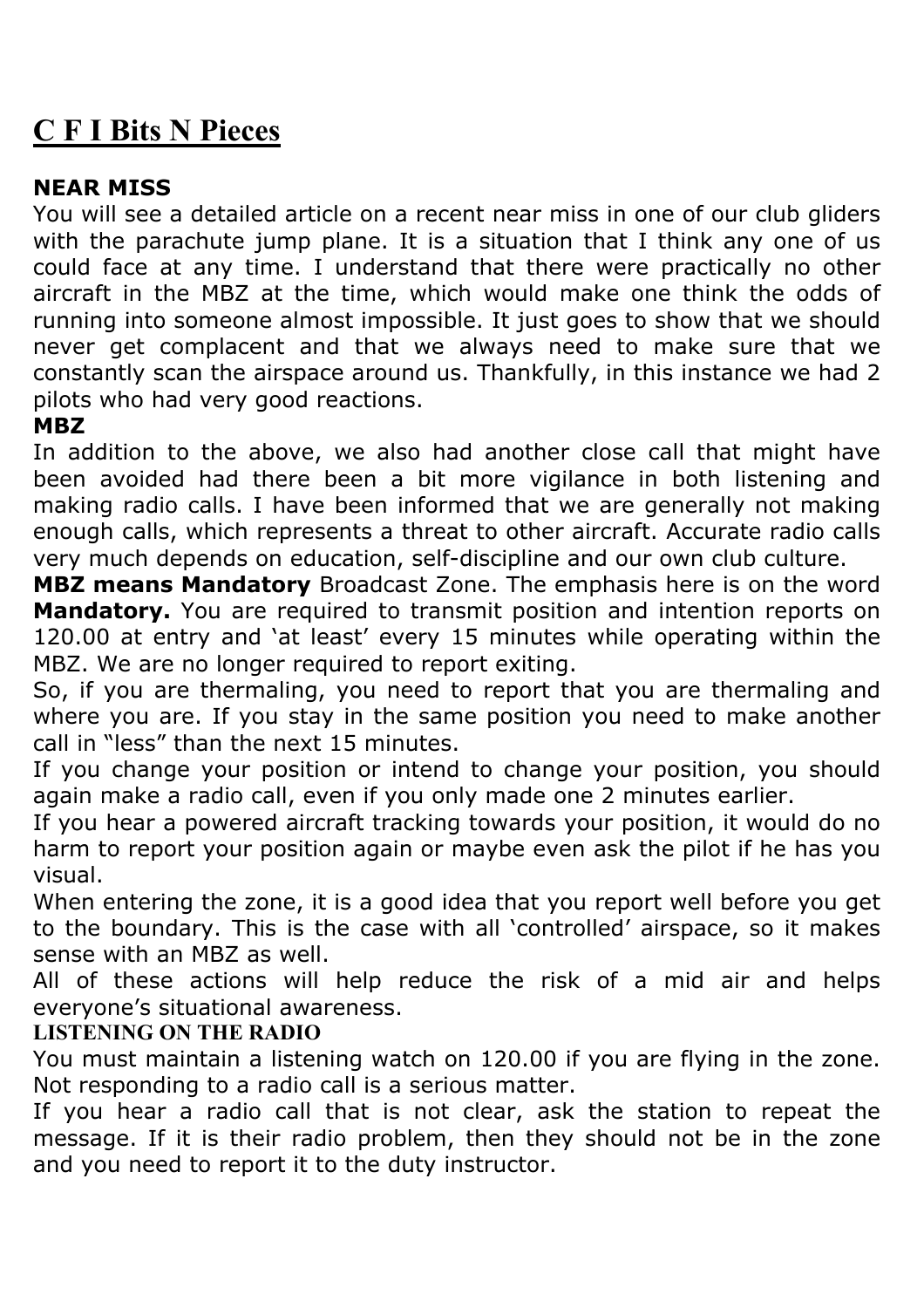## **AWARDS**

Congratulations to Hadley Bognuda and Roger VanDer Zanden on their first solo flight.

## **RIDGE**

We have had a couple of good weekends on the ridge and it is good to see the club making the most of it. We have been using runway 22, which is a much safer option in a South Westerly, particularly if the wind is strong. **IM SAFE**

In future flypapers, I intend to go into a bit more detail of the above acronym, perhaps one section at a time. It's such an important part of safety and very much worth a mention. **Safe flying. Steve**

# **And from The Treasurer Dept of treasury's 90 cents worth**

 A very short report meaning I have nothing really out standing to report. There have been some good flying days which relates to some good banking, Keep up the good work [flying]

## *Murray*

# Tugger's Corner

At the end of March, when BZA had its 50-hour service, there were about 130 hours to go to the 2,000 hours when the engine goes on 'condition'. Based on the average number of hours BZA has flown since 1994, for the months April to November, we can expect BZA to reach 2,000 hours between September and November this year. This does not mean that the engine must be replaced but that its condition is carefully monitored to check when its performance starts to deteriorate. The engine is running sweetly and is expected to continue to do so for some time. However, at its next service (the 100 hour one) Hamilton Aero maintenance will check the engine carefully (compression ratios, etc) so we can get a good handle on its condition.

At the last Committee meeting, it was decided to 'hedge our bets' and deposit about NZ\$30,000 in an offshore US dollar account. With this arrangement we do not need to purchase a new engine now to take advantage of the strong NZ dollar. (There are pundits who are predicting that the dollar has reached its peak and is going to weaken relative to the US dollar.) This way, we can keep the existing engine on condition for as long as it is performing well, secure in the knowledge that we have approximately 75% of the cost of the engine replacement in US dollars, at today's exchange rate. We also have better control of having the engine replacement done when it suits the Club to ensure BZA is available for contests, Christmas Camp, etc.

I shall be reporting on the situation with BZA's engine in each Fly Paper and at the AGM. *Tony Davies*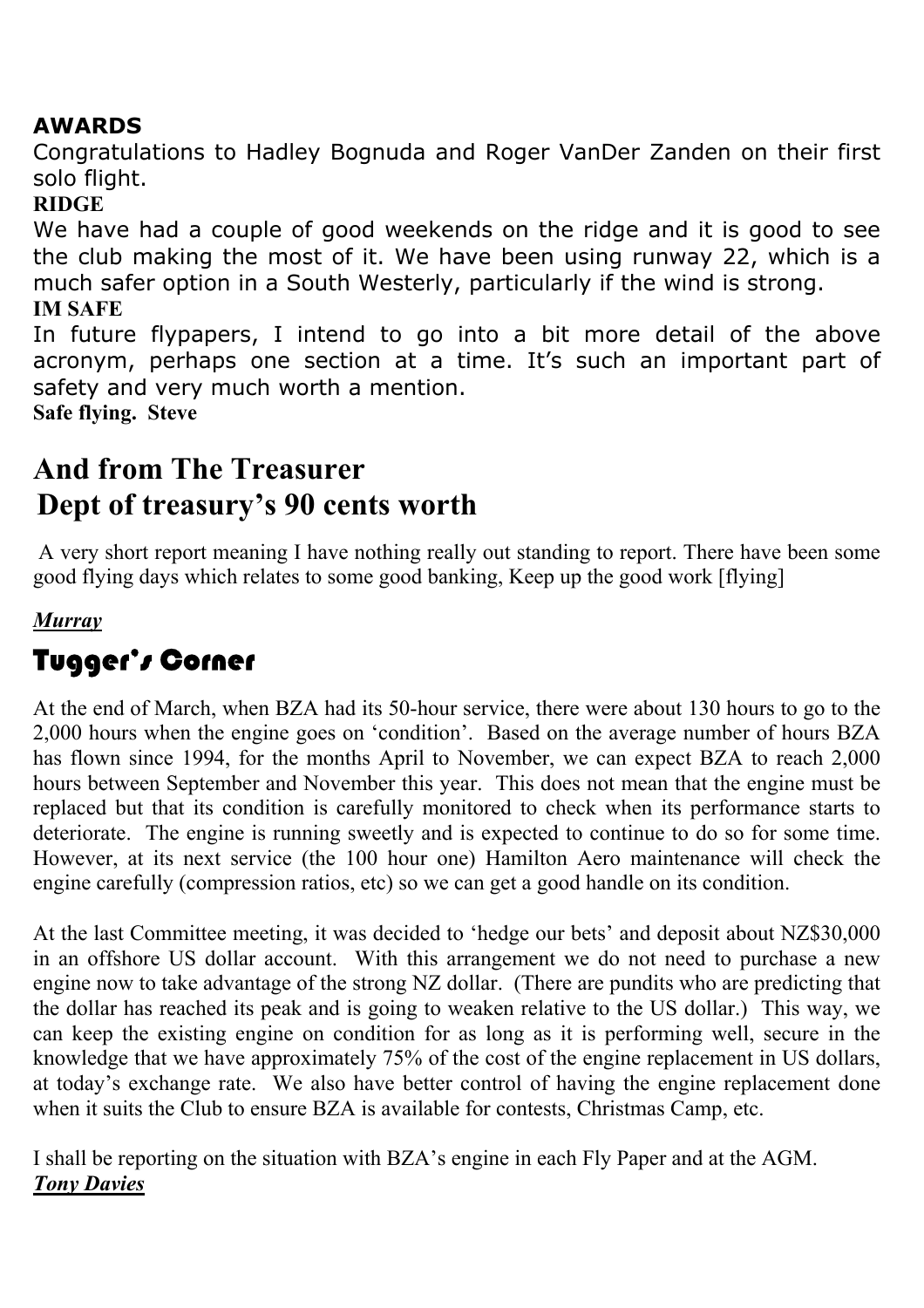# **Piako's Big Day Out**

#### **Waikato Winter Show: 29 and 30 April, 1 May**

Following on from the success of the Open Day held in conjunction with the National Gliding Day promotion, Piako will have a display at the Waikato Winter Show being held shortly at the Waikato Events Centre 29 and 30 April, 1 May.

Stu Rogerson arranged a site for us in the community groups' area, and then the more we talked with the event organisers the more they fell in love with gliding! They have now shifted us into the main exhibition hall and given us 20m of frontage which is absolutely HUGE. I hate to think how much it would cost us if they were charging us for it - they said have even kicked out a couple of commercial exhibitors to make room for us!

All of the club's promotional materials bar two small signs have disappeared over the past couple

of years so we are getting new posters done up to provide a resource for this and future events. A friend Kath MacLeod is doing the graphics for us, and I have to say they will be stunning once printed poster size! You can see all 5 of the posters on the clubs home page www.glidingmatamata.co.nz We will have one of the club's gliders on



display, and the Soaring Centre has very kindly loaned us their video projector and big screen so we will have videos going non-stop to impress potential new members. Les Reisterer has offered to bring the glider over and return it after the show, and Julie and I will be looking after setting up and taking down the display.

This is a great opportunity for the club to sell our sport to potential new members. We still have a couple of openings for people to help out on the stand if you want to be involved - the Saturday is looking especially thin on volunteers just now! You can call Trevor on 07 828 8841 (leave a message if you get the answer phone), or you can sign up right on the club's website www.glidingmatamata.co.nz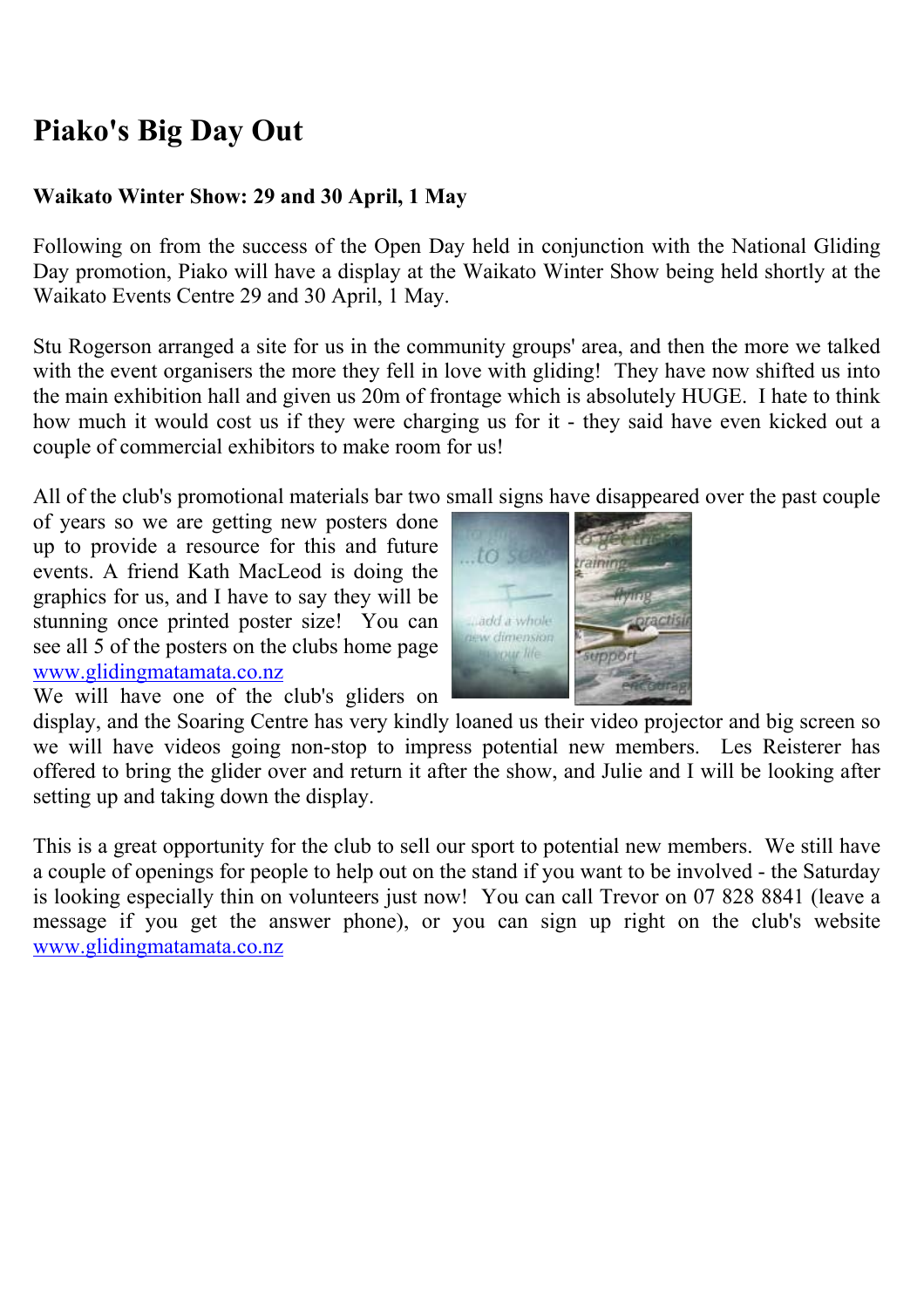# **Too close for comfort**

On a pleasant day in March I had been thermal ling several miles SE of the airfield and was on my way home. Approaching the MBZ I was just about to call my position on the radio when I noticed the parachute jump plane DNG slightly below me but climbing, and coming almost straight toward me from slightly forward of my right wing. I was cruising straight and level and fairly fast (65/70 knots) so I pulled up. At almost the same moment I saw the jump pilot had noticed me, and he turned left to be sure of passing behind me.

A few lessons seem to come out of this incident:

1. I had heard the jump plane call his take off roll (on 28) and never expected to find him at 3000' SE of the airfield so soon. Power planes get around the sky much faster than we do.

2. While I think most of us are pretty careful about checking to the side before turning, it is easy to forget that danger may approach from the side when flying straight.

3. A glider flying straight may be harder for other aircraft to see because it may never catch the light, whereas it usually glints from time to time when circling.

4. When two aircraft are flying toward each other, even when not dead ahead, the closing speeds can be very high.

5. The jump pilot himself commented that visibility is rather poor out of the Cessna, especially when climbing. In gliders we are lucky to have very good visibility, and need to remember that others may not be able to see us equally easily.

6. I was not helpful leaving my own radio call until I was close to the MBZ. When returning from outside the MBZ a radio call well in advance can only help to alert other aircraft to your approach.

Midair collisions are rare, but the risk of a tragic outcome is particularly high. We not only need to think about the air we are flying into; we also need to think about the movements of other aircraft, and remember that it may be hard for them to see us.

Safe flying! **Chris Hector**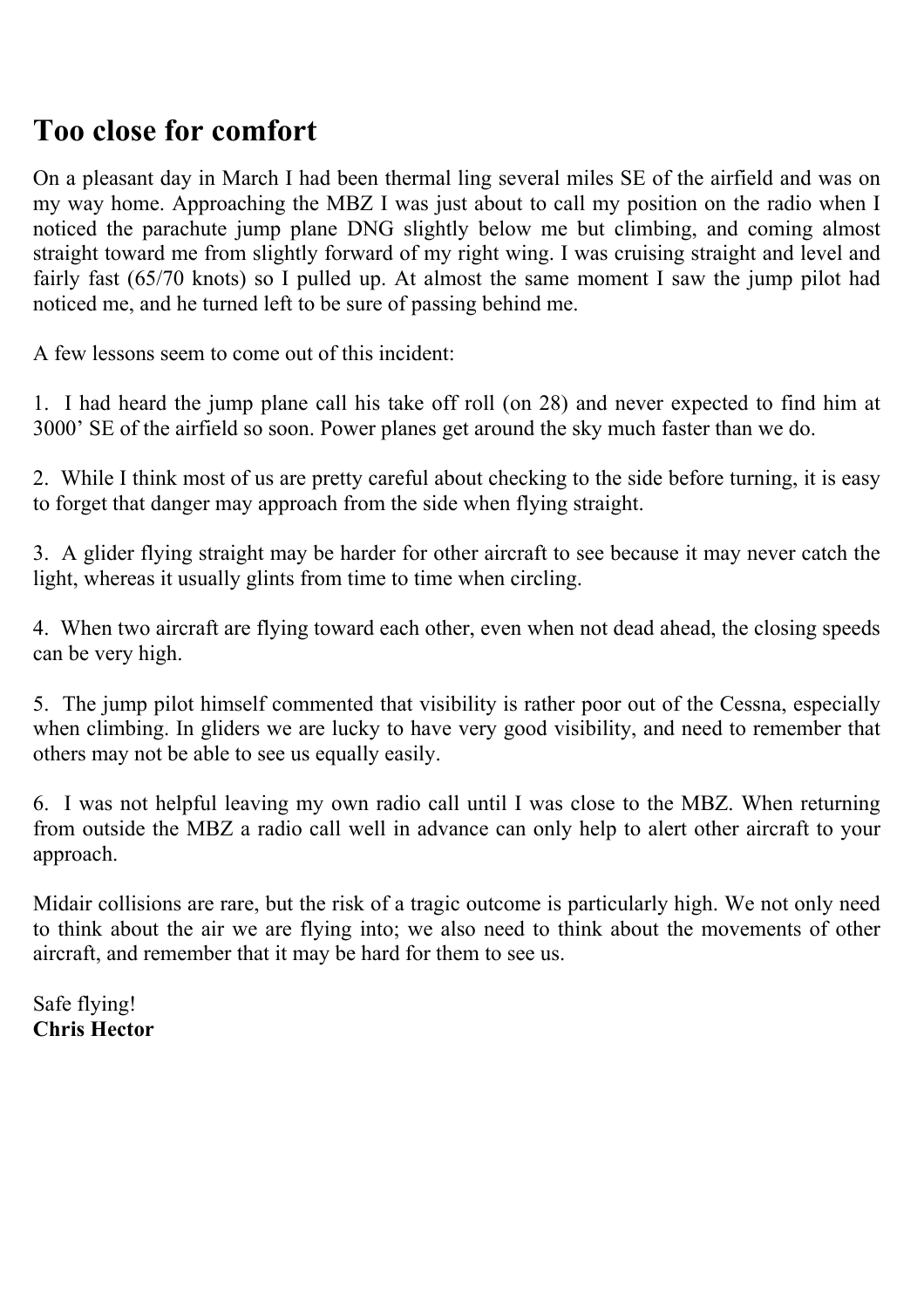## **Advance Notice to all Members**

**This is an advance notice to all members to advise that the council is about to embark on a complete 'Review of the airfield.' This process now super cedes the review that was initially stated in 2002 This review will cover. How the airfield is managed. What administrative structure might be best appropriate. How the leases are set and what they cover. Costs of operations. Commercial vs. recreational uses. Any thing else of concern to the uses and operators of the airfield.**

**The review process will start with a meeting to which all users will be invited- this is expected to occur in the first week of May- time and place yet to be confirmed.**

**The purpose of that meeting will be to canvass all the issues / concerns / potential solutions that need to go into the 'pot' for council to consider. The meeting will be facilitated by Hugh Vercoe [Mayor].**

**In brief, following that meeting, the council staff will collate the information gathered identify preferences; discuss these with the airfield users committee and report to councillors. report back to the AUC and seek final endorsement from the councillors. All of this is intended to be finalised by the end of June.**

**These are critical issues for the club and the operations of the airfield.**

**Please think about noting this potential timing in your diary and come along to voice your thoughts. If you are interested in these issues please make sure you get in touch with either Ralph Gore or myself so we can advice you of the final details of the meeting.**

**And just to clarify – in case you are not aware, Ralph represents The Soaring Centre and myself represents Piako Gliding Club and we are both on the Airfield Users Committee**

**Thanks Robin Britton. Stop Press!! Date's have been confirmed as May 5th Matamata Council Area Office Board Room at 5.30pm. Ed**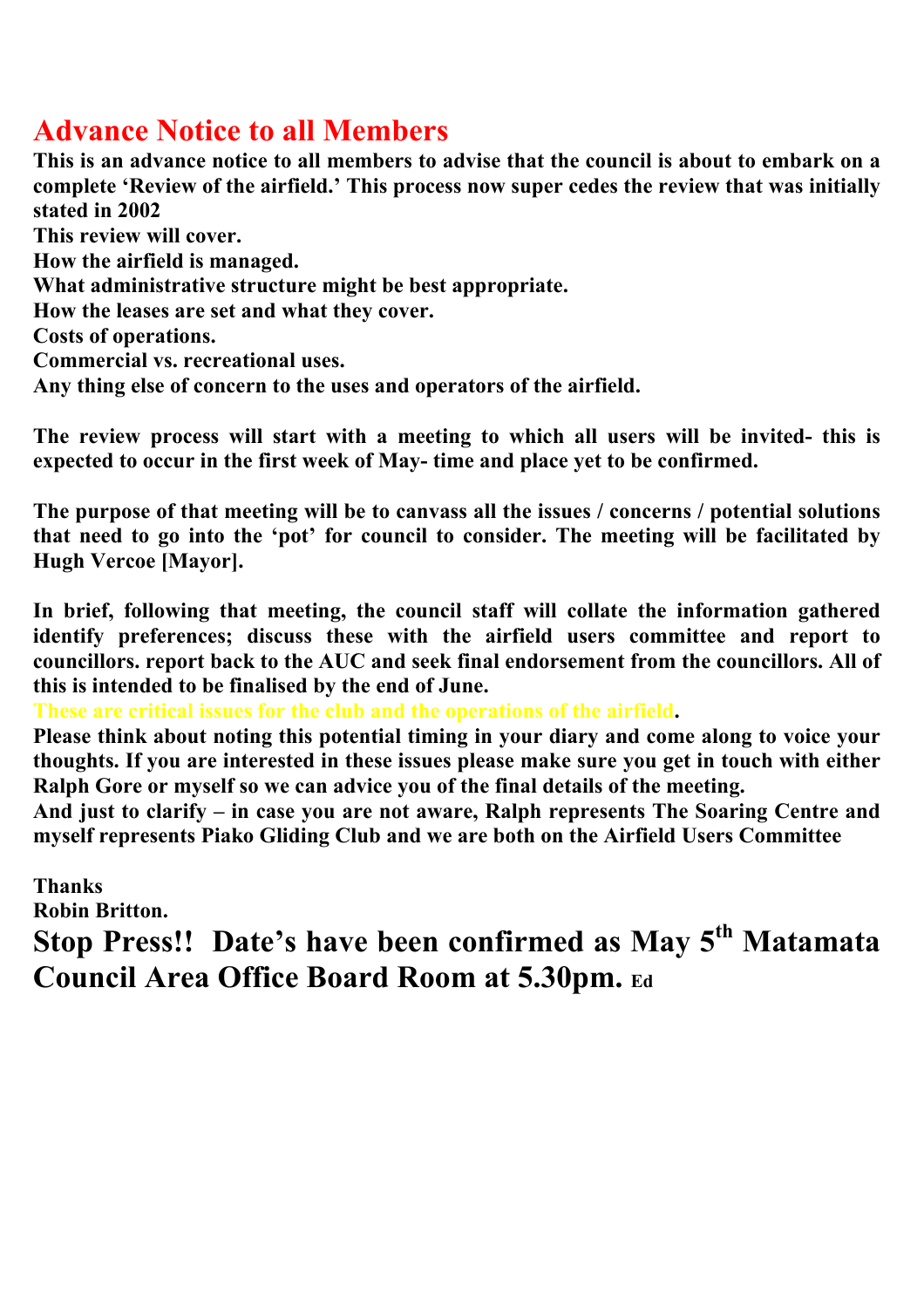## **Ridge Days Are Back**!

I just got back home. I had a fantastic, almost ecstatic day, an out of the box Kaimai ranges ridge day. A 300km three-hour flight, no pressure just pure fun.

The ground wind was only about 12 knots and south-westerly but was expected to increase so we were using 22, pretty much straight into wind. I was number three off the grid, following the two seaters, and for some unknown reason I decided to tow up to 2000' instead of the usual 1500' on a good ridge day. Just as well, I arrived at 1200' and know that if I had arrived 500' lower it would have been very, very dodgy. Sometimes you have to allow for the influence of wave from the west, if you get a really good climb on tow you will probably get lots of sink when you release at Wardville and if the wave is out of synch you will get turbulence over the river and very little lift down low. Years of hang gliding a wingspan away from the Kaimais soon pays off and in no time I'm a hundred feet above the top and doing a hundred knots, racing past the radar dome then swooping over the lookout before turning North and heading for Thames. I turn around at Thames and head South for Cameron's place, 100km and less than an hour away. Turn again and back to Paeroa, then Te Aroha and final glide back to the airfield.

 It was so much fun, so liberating and so rewarding that I have to share this experience. I don't know how to explain this to those people who don't fly, let alone fly gliders. They live in a twodimensional world whereas we live in a three dimensional one. Those documentaries you see on TV, you know the ones, the Wright brothers, World War 2 and the spitfire, the invention of the jet engine, the history of aviation in New Zealand, anything to do with flying. I love this stuff. I really do but how do I translate this emotion into something that clicks with people who are thinking about flying a glider and get them to take the plunge and join up.

I think ridge days are the best way to do this, a half hour on the ridge with a pilot who has a sense of fun will surely change that person from thinking about flying to actually doing it. Ask one of our new students, June, she would have spent the whole weekend on the ridge given half a chance. It's not as difficult as thermal ling and therefore not so challenging (actually it's dead easy, I've done thirteen 300km flights in less than two years) so a lot of our longer-term members tend to be a bit dismissive about ridge flying. But think about it from the perspective of someone who is trying to make up their mind whether they want to fly gliders or instead do some other fun activity.

There is more opportunity for the prospective new member to take the controls, they aren't spinning around in thermals feeling that little bit disorientated and maybe a little bit sick. They're speeding along the ridge a hundred feet above the bush marvelling at the waterfall, the radar dome and the cars winding their way over the top on the way to Tauranga.

Do you know anyone who is thinking about flying, someone who has expressed a casual interest. Well now that "**Ridge Days Are Back**" gets them out to the airfield and into a two seater for the ride of their lives. Actually get yourself out there and have some fun on the ridge. Gliding is not just about setting and achieving cross country goals using thermals, although that may be the ultimate challenge let's not forget about just having fun.

#### **Dennis Cook**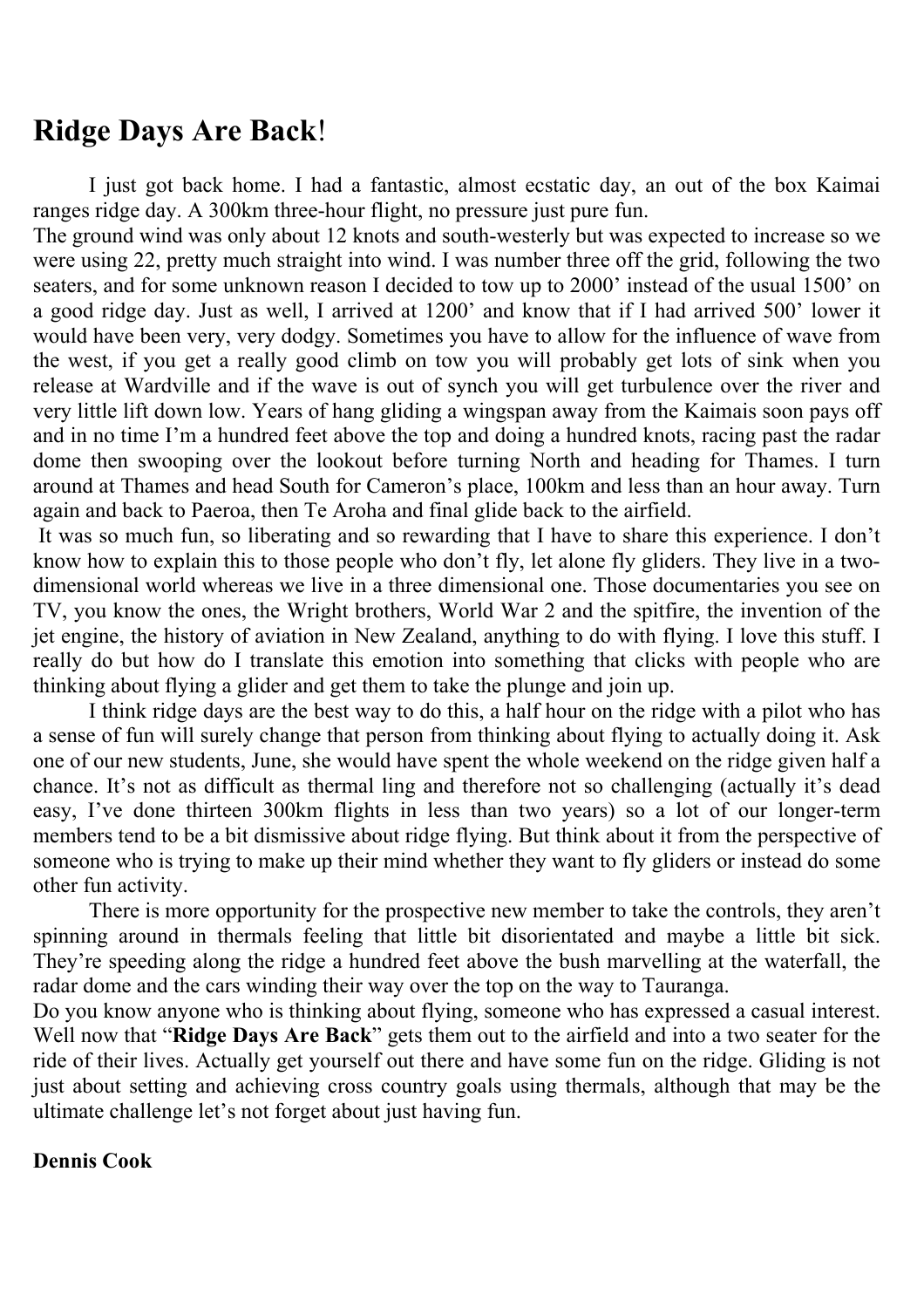# **From your' Fly on the wall' at the last committee meetings**

New PK battery charger should have the club name engraved on it. [Last one went 'walk about'] Runway grass mowing has been left too late at times. Needs to be monitored PK wheel has been repaired but wheel brake still unsatisfactory. Possible modification required. The National Gliding day was a great success with some 30 trial flights achieved. Both NI and PC transponders to be upgraded to the new mode S requirements . Storage of club records. Two new cabinets to store same Land Out BBQ. All set ready to action on the day. New Flypaper editor will be Dennis, helped by Jacapo. NI now has a new radio. Many thanks to Rainer Both NI and PC transponders have now been up graded.

# **A mini look at Piakos past history**

1960 Stu Rogerson 'C' badge

1964 The club fleet consists of. Rhonlerche [KA4], Rhonsegler [KA6] Slingsby Skarlark2 Tiger moth [DH82A]

1968 Site is pegged for a 2000sq ft 'Soaring Centre' club house

1969 The original Piako / Tauranga ' Come and get it Trophy ' was initiated.

# **From the Royal Flying Corps Monthly Safety Report. Dated 21 December 1917**

It is conceded by all that the pilot had accomplished a brilliant piece of work in landing his disabled machine with out damage under the circumstances. It is not with intent to reflect less credit upon the airmanship, but it must be noted that he is a well experienced aviator with over 40 hours in the air, embracing a wide variety of machines, and this was his seventh forced landing due to a complete failure of the engine.

It was doubly unfortunate that upon alighting from his machine he missed the cat walk on the lower airfoil and plunged both legs through the fabric, straddling a rib, from which he received a grievous personal injury.

Some thought should be devoted to a means of identifying wing-traversing catwalks to safely assist aviators in disembarking from their various machines

## **Safety Tips**

**Horizontal Turns**. To take a turn the pilot should always remember to sit upright, otherwise he will increase the banking of the aeroplane. He should NEVER lean over.

**Engine noises** Upon the detection of a knock, grind rattle or squeak, the engine should be at once stopped. Knocking or grinding accompanied by a squeak indicates binding and a lack of lubricant.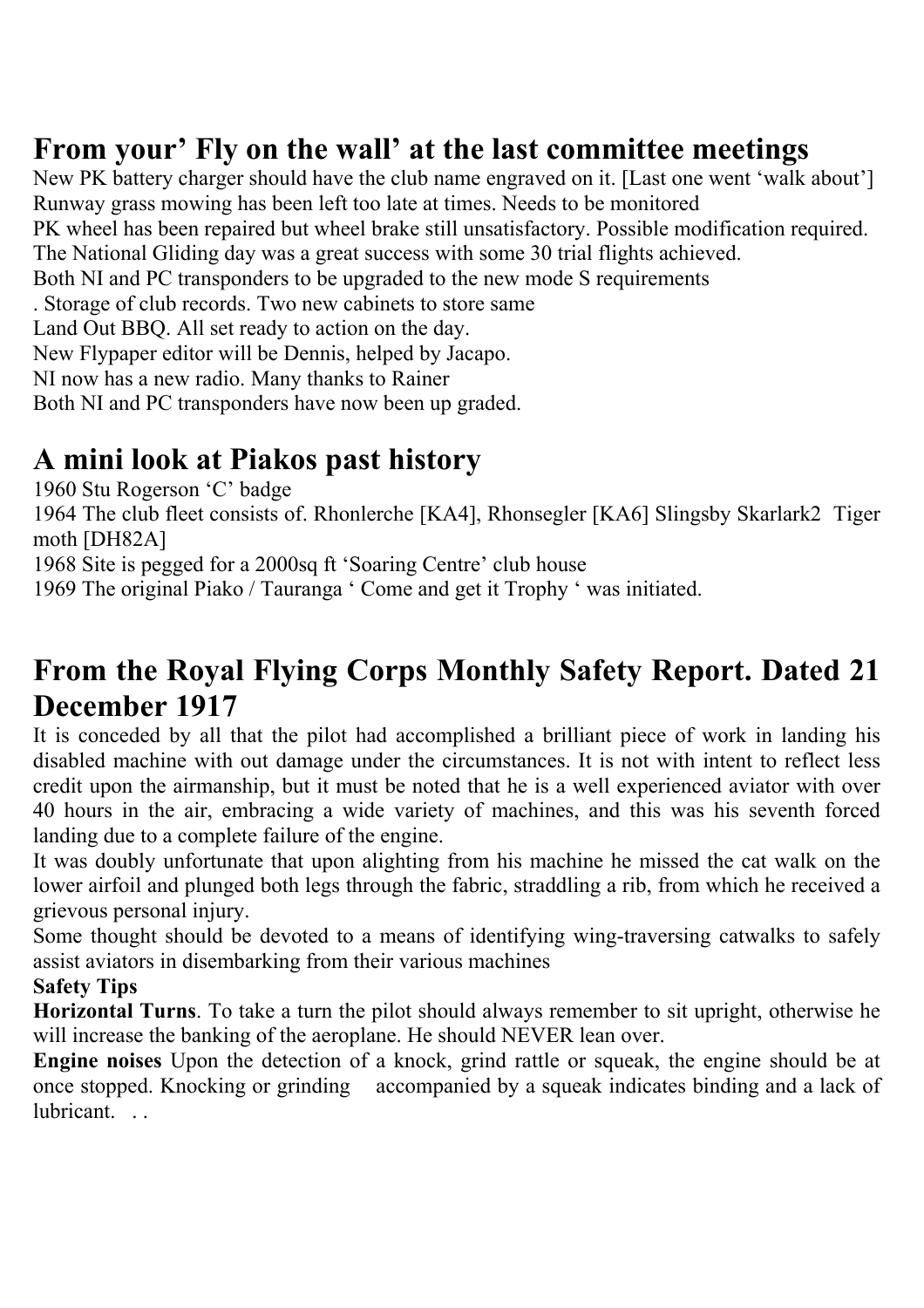# Recent Happenings

### **Welcome to our new members. Alan Jeffery, June Ritting. Dion Williams, Kieran Williams.**

The National Gliding Day on March 12<sup>th</sup> was a big success this year. National and local advertising, plus an article about young **Cameron Wine** in a local paper, and of course the great weather [this year] proved to be a very good mix. Some 30 trial flights were flown that day with at least two people signing up then and there to be members it was reported. Great stuff.

 **Easter at Matamata can** best be summed up by **Phil Smiths** infamous Easter curry night.' If only you were there.'

**The clubs new bar manager** is **Bill Mace**, who has now taken over from **James Turney,** who had the role for many years. Thanks **James** for being such a long-term servant in this capacity

**Vintage Glider Rally at Drury Anna and Rainer** took their KA8 to Drury at Easter to attend the 'Vintage Kiwi' rally Apparently there were are good turn out of Classic gliders in attendance which included NZ s only surviving T53, Dart 17 and Sagitta, sailplanes A great time was had it seems. This is to be an annual event on the 'Vintage Kiwi' calendar.

**CFI Steve Care** ran an intensive gliding course during a week in April. It was a winch-based course. The weather was perfect for the whole week and **Paul Castle** who was the only course attendee made very good progress.

**Pssst. Gossip column**. Taken from the Matamata Chronicle Newspaper. # Police removed 217 cannabis plants from a maize field in Hinuera. [Is that anywhere near where you know who lives?]. The plants ranged between one – 1.5 metres in height. ' Man no wonder those thermals were getting high'

**New winch motor**, Big powerful and beautiful. A full 6.00 ltr engine at its best. Its been reported that full power on take off is defiantly not required with this sucker. May take our winch drivers a few launches to get the hang of all this power, though, so be patient with them.

**Transponder mod reminder Mode S** It seems even more requirements have come our way with all Terrier brand transponders requiring to be modified to mode S, You will be chucked out of controlled airspace if you are not seen to be transmitting same. This is to comply with TCAS requirements. Rumour has it there is even more requirements for TCAS to follow in the near future. Watch this space

 **Four students from** St Peters School have started flying on Wednesday afternoons under **Gareth's guidance**.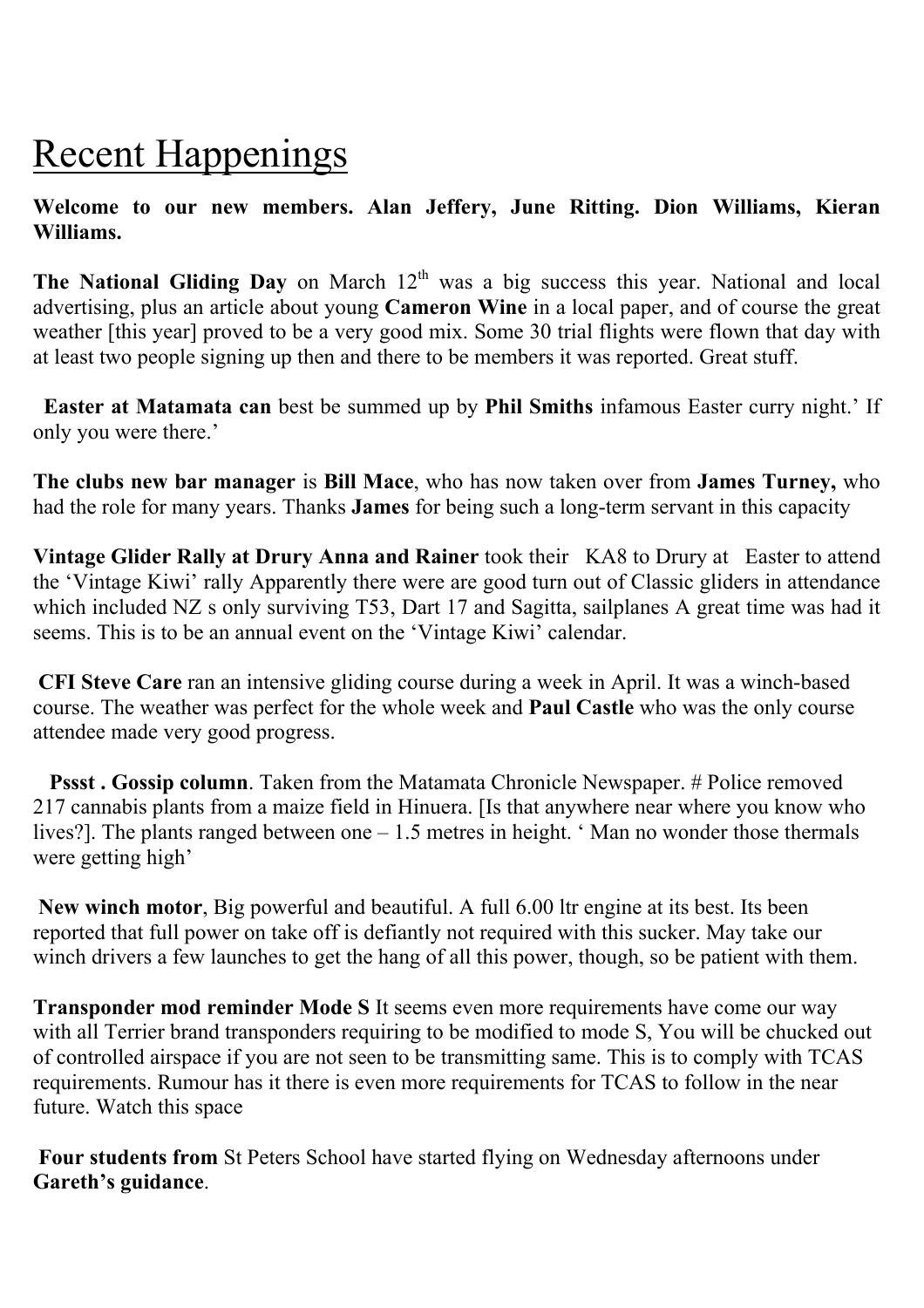. Have you gained weight recently? If so you are not alone it seems, as PC seems to have gained some 12kg over the years You will need to recheck your own weight with the AUW of PC and adjust down accordingly. See even a/c are not immune to middle age spread it seems.

**Deputy CFI Julian Mason** had a close encounter with an Air New Zealand jet the other Sunday while flying ATC cadets in their motor glider over Drury – south Auckland Although this is a very busy and active G/A and GFA designated air space this 737 still chose to pass though it approx. 3000ft agl on route to Mangere, Separation was very close it seems and **Julian** has since laid an incident report Could be an interesting out come.

**The mild Autumn** weather still continues with some excellent flying still being achieved This last week end may be the signalling of Winter and an early start to the 'ridge ' season with two days of screaming westerlies for everyone to enjoy.

**Congratulations** to **Hadleigh Bognuda** and **Roger Van der Zanden** on achieving their 1<sup>st</sup> solos Well done team.

**Land out BBQ Anzac day.** Because of a much smaller amount of out landings from the season just completed a much smaller number of families arrived for their BBQ. . They were all very appreciative of the clubs thank you to them and some even found some time between their steak and sausages to enjoy a flight. It was a really great day out for them it seemed Well done.

**Thanks to Stu Rogerson for** being able to organize a display spot for the club at this years Waikato Winter Show. It will certainly help to give the club a great profile Thanks **Stu.**

**And its also thanks to Trevor Atkins** for all the work thought and effort into upgrading the Piako web page. Check it out. It's really fantastic

**The new editorial team** for the Fly Paper will be Dennis Cooke and Jacopo Detti who will be shortly taking the publication of the Fly Paper from TSC.

# **For Sale KA8 LE**

**For only \$500.00 you too can be a part owner of this fabulous classic sports class glider.**

**This would have to be the cheapest entry in private ownership that we have ever known For further details check out this address** www.gliding.co.nz/vintagekiwi/misc/proposal.htm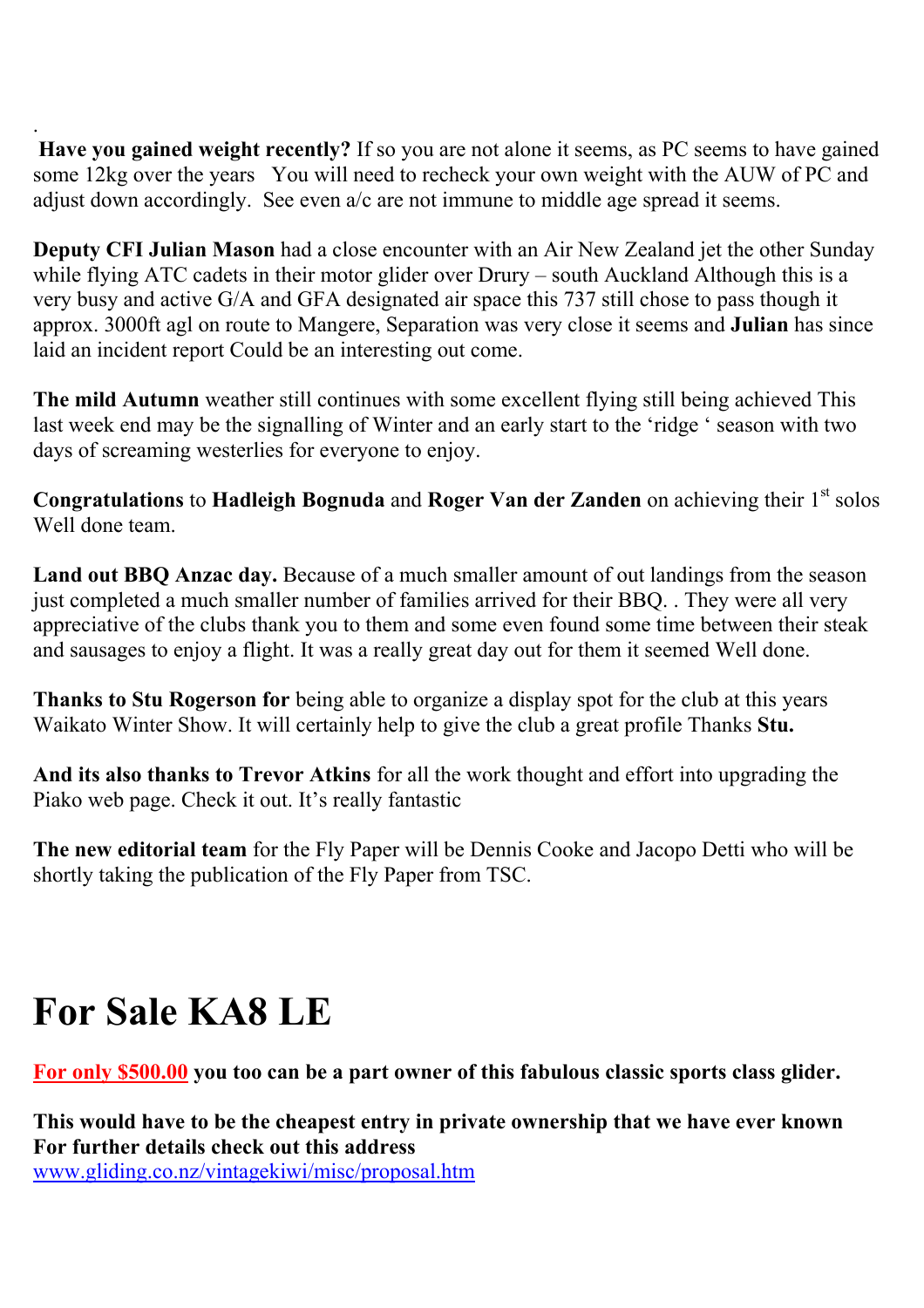# **Glider For Sale**

# **PW5 GZX**

- TT 440 hrs,
- Excellent condition
- Flytec vario/alti
- Delcom radio
- Superb clamshell trailer
- One NZ owner since new
- National Champion glider 1999 and 2001
- No accident damage ever,

Price NZ\$ 24,500 Tel: Bruce Bartley 021 941 541

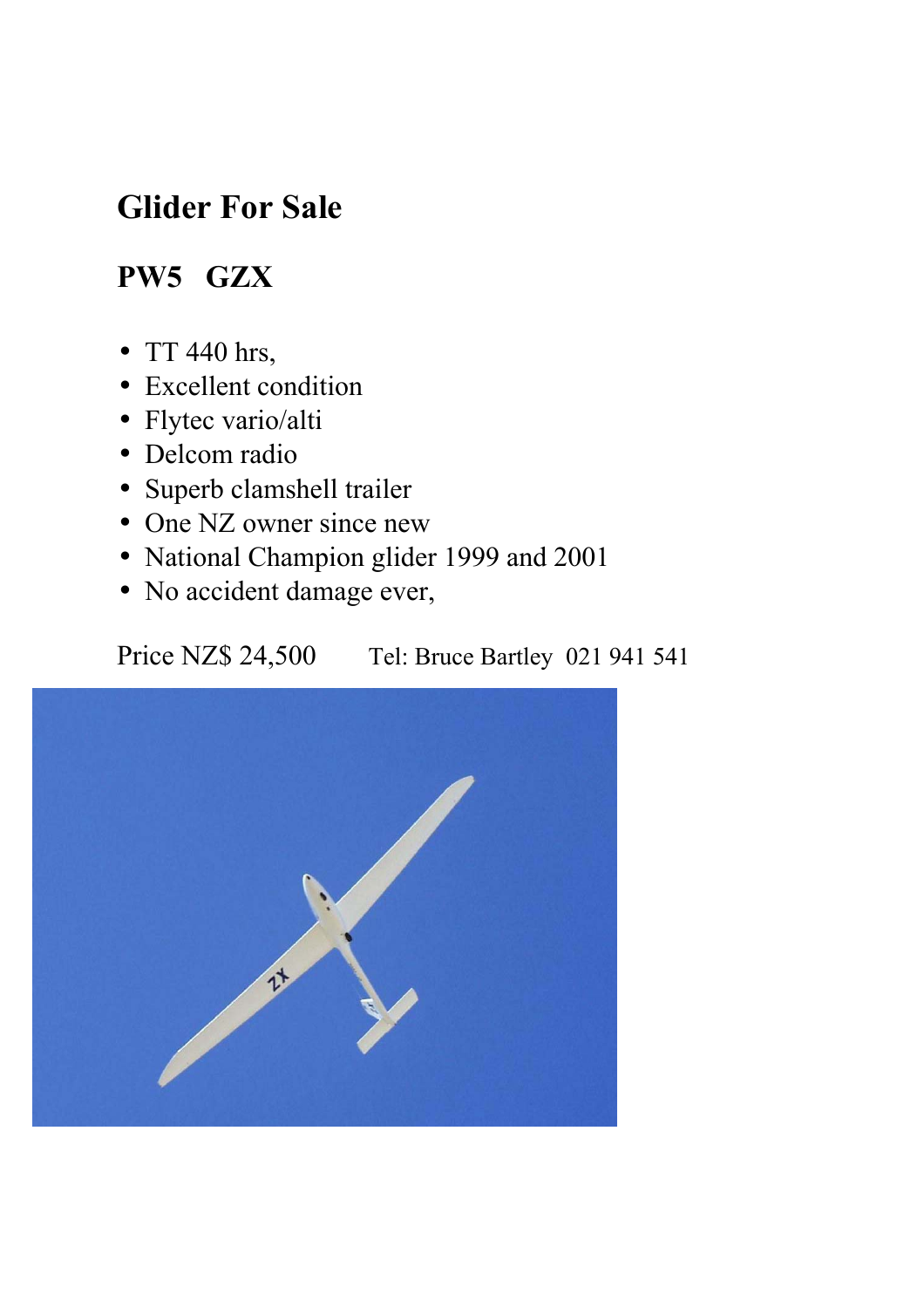## **Piako Gliding Club Flying Roster** Monday 25-Apr **Scholes** Anzac Day Shanks Smith Hall J Wednesday 27-Apr **Oates Gore Saturday** 30-Apr Davies Pryce Shanks **Hector** Sunday 1-May Bowling Kunnemeyer Care Wednesday 4-May **Oates** Mace **Saturday** 7-May Rowe **Care** Badger Anabelle **Sunday** 8-May **Carter**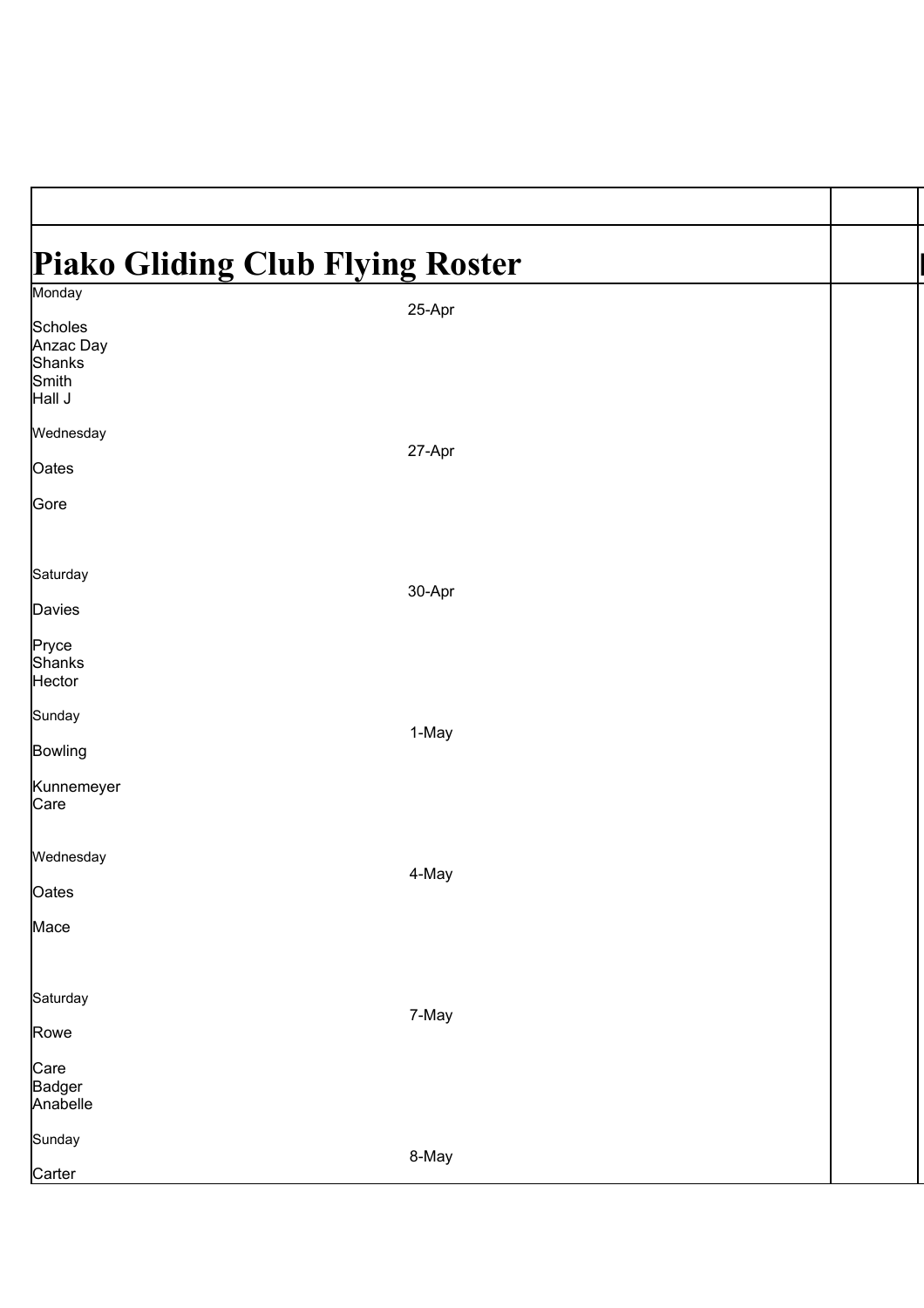| Davies<br>Care          |        |  |
|-------------------------|--------|--|
|                         |        |  |
| O'Brian                 |        |  |
| Wednesday               |        |  |
|                         | 11-May |  |
| Oates                   |        |  |
|                         |        |  |
| Gore                    |        |  |
|                         |        |  |
|                         |        |  |
|                         |        |  |
| Saturday                |        |  |
|                         | 14-May |  |
| Nicholson               |        |  |
|                         |        |  |
| Jeffrey<br><b>White</b> |        |  |
| Qualtrough              |        |  |
|                         |        |  |
| Sunday                  |        |  |
|                         | 15-May |  |
| McGregor                |        |  |
|                         |        |  |
| Gray                    |        |  |
| Turney                  |        |  |
| Mc Rae                  |        |  |
|                         |        |  |
| Wednesday               |        |  |
|                         | 18-May |  |
| Oates                   |        |  |
| Mace                    |        |  |
|                         |        |  |
|                         |        |  |
|                         |        |  |
| Saturday                |        |  |
|                         | 21-May |  |
| Petch                   |        |  |
|                         |        |  |
| Mason                   |        |  |
| Pryce                   |        |  |
| Rogerson                |        |  |
| Sunday                  |        |  |
|                         | 22-May |  |
| Shanks                  |        |  |
|                         |        |  |
| Kunnemeyer              |        |  |
| <b>Brown</b>            |        |  |
| Haigh                   |        |  |
|                         |        |  |
| Wednesday               |        |  |
|                         | 25-May |  |
| Oates                   |        |  |
| Gore                    |        |  |
|                         |        |  |
|                         |        |  |
|                         |        |  |
|                         |        |  |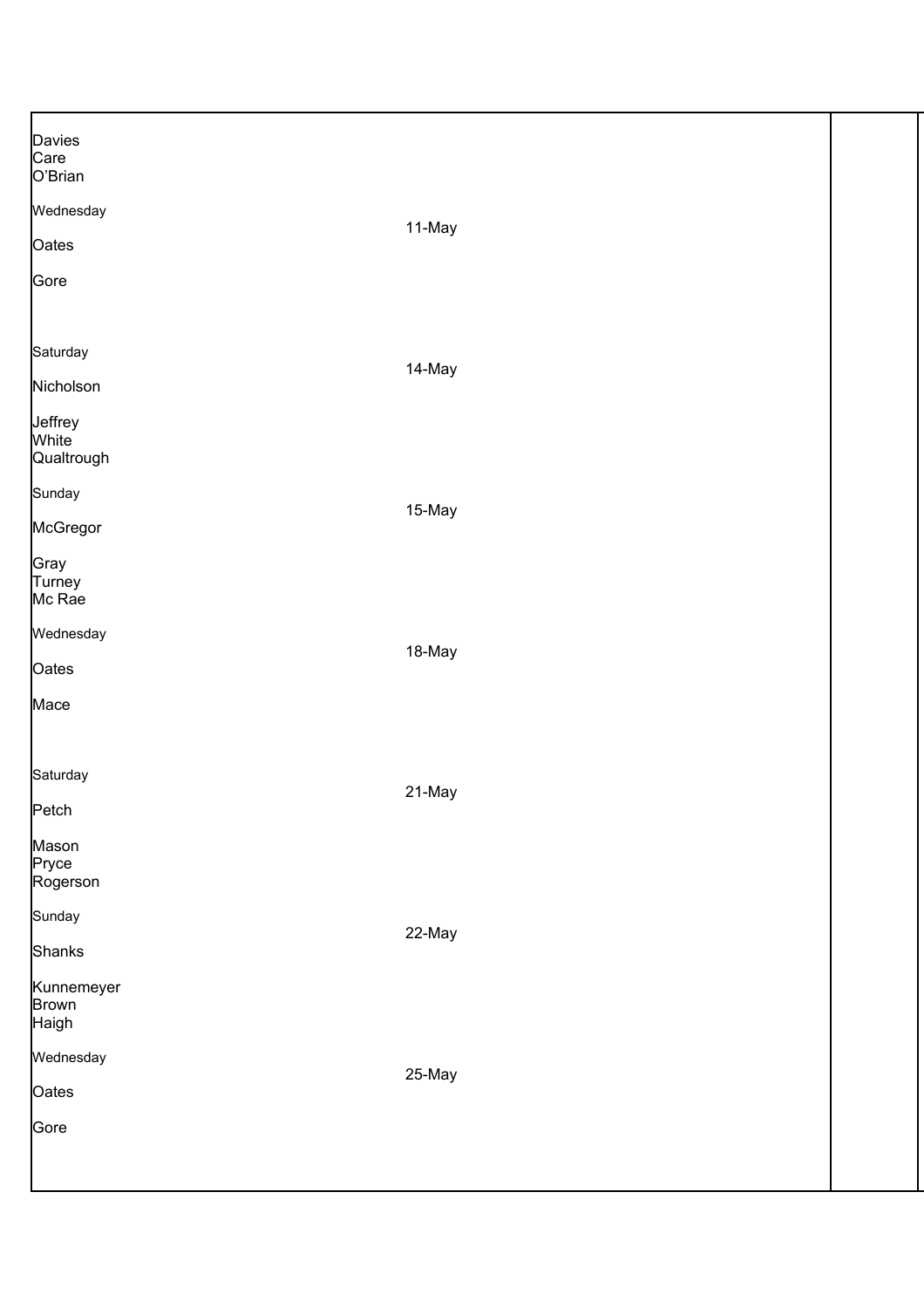| Saturday        | 28-May   |  |
|-----------------|----------|--|
| Harding         |          |  |
| <b>Scholes</b>  |          |  |
| Badger          |          |  |
| Rudge           |          |  |
| Sunday          |          |  |
| <b>Scholes</b>  | 29-May   |  |
| Gray            |          |  |
| Smith           |          |  |
| Doerr           |          |  |
| Wednesday       | $1-Jun$  |  |
| Oates           |          |  |
| Mace            |          |  |
|                 |          |  |
| Saturday        |          |  |
|                 | 4-Jun    |  |
| Davies          |          |  |
| <b>Shanks</b>   |          |  |
| Badger          |          |  |
| Smith P.E.      |          |  |
| Sunday          |          |  |
|                 | 5-Jun    |  |
| <b>Bowling</b>  |          |  |
| Kunnemeyer      |          |  |
| Mason           |          |  |
| Cox             |          |  |
| Monday          |          |  |
|                 | 6-Jun    |  |
| Rowe            |          |  |
| Queens Birthday |          |  |
| Mason           |          |  |
| White           |          |  |
| VanderZanden    |          |  |
| Wednesday       |          |  |
| Oates           | 8-Jun    |  |
|                 |          |  |
| Gore            |          |  |
|                 |          |  |
| Saturday        |          |  |
|                 | $11-Jun$ |  |
| Carter          |          |  |
| Pryce           |          |  |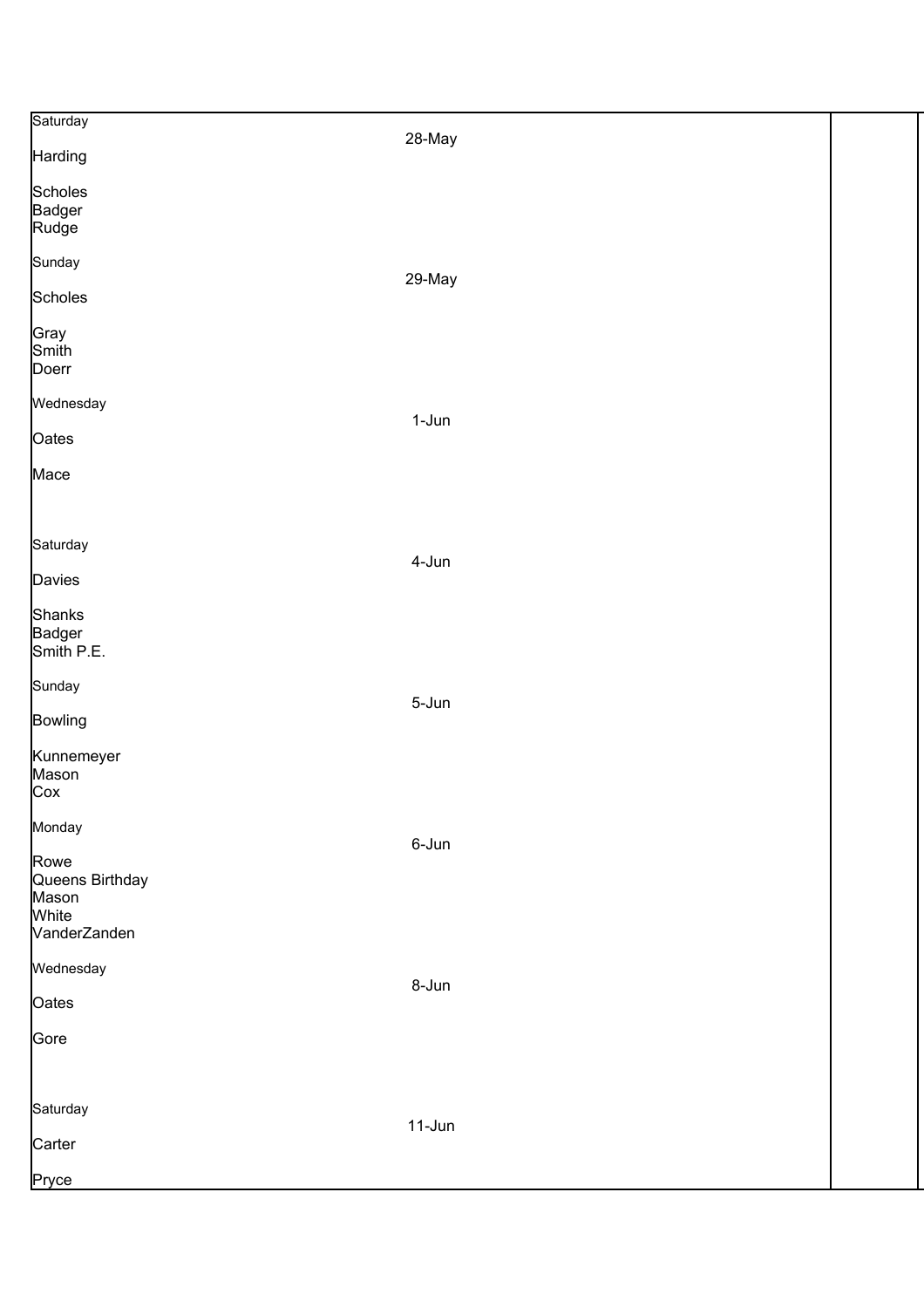| <b>Shanks</b><br>Van.Vliet           |        |  |
|--------------------------------------|--------|--|
| Sunday                               | 12-Jun |  |
| Nicholson                            |        |  |
| Davies<br>Smith<br>McRae             |        |  |
| Wednesday                            |        |  |
| Oates                                | 15-Jun |  |
| Mace                                 |        |  |
| Saturday                             | 18-Jun |  |
| McGregor                             |        |  |
| Mason<br>Badger<br>Wine.R            |        |  |
| Sunday                               |        |  |
| Petch                                | 19-Jun |  |
| Gray<br><b>Brown</b><br>Shuttleworth |        |  |
| Wednesday                            |        |  |
| Oates                                | 22-Jun |  |
| Gore                                 |        |  |
| Saturday                             | 25-Jun |  |
| <b>Shanks</b>                        |        |  |
| Care<br>Smith<br>Powers              |        |  |
| Sunday                               |        |  |
| Harding                              | 26-Jun |  |
| Jeffrey<br><b>White</b><br>Round     |        |  |
| Wednesday                            | 29-Jun |  |